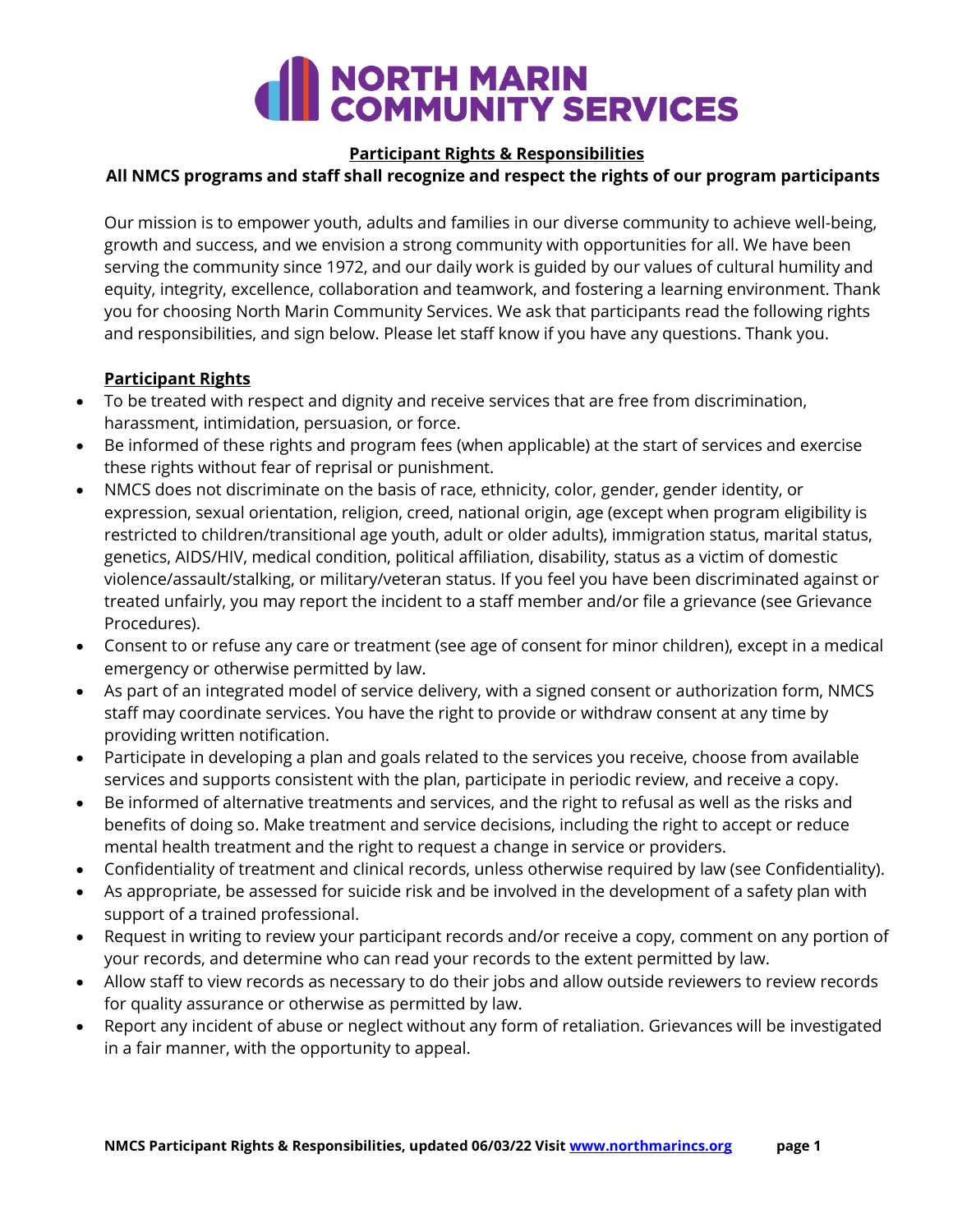

### **Participant Rights & Responsibilities**

**All NMCS programs and staff shall recognize and respect the rights of our program participants**

**Participant Responsibilities**

**In addition to the rights that are afforded to you as a participant of NMCS services, there are certain responsibilities you have in order to ensure appropriate delivery of services. Your responsibilities include but are not limited to the following:**

- Be honest about your medical and family history; report any changes in your health or living situation. Be sure you understand or ask questions about program services when needed.
- Respect NMCS policies, property, staff, volunteers, visitors, and other participants, and abide and comply with all rules and regulations, including Department of Social Services, Community Care Licensing and CA Department of Education requirements for childcare participants. Harassment of any kind or the threat thereof will not be tolerated.
	- $\circ$  NMCS services will be suspended, terminated or refused if there are threats, threatening language or any other acts of aggression/violence made toward or by any NMCS participant, visitor, staff or volunteer.
	- o For purposes of this policy, a threat includes (but is not limited to) any verbal or physical harassment or abuse, any attempt at intimidating or instilling fear in others, menacing gestures, flashing of weapons, stalking or any other hostile, aggressive, injurious, or destructive action undertaken for the purpose of domination or intimidation, or other acts of aggression not listed.
	- $\circ$  To the extent permitted by law, all people present on NMCS premises are prohibited from carrying weapons on our property.
	- $\circ$  Further, NMCS does not tolerate defamation of character toward any NMCS participant, visitor, staff, or volunteer. For purposes of this policy, defamation of character is defined as spreading false information (verbally or in writing) stated as fact, which harms an individual's personal or professional reputation or causes other damages, including financial loss and emotional distress.
- Provide relevant information, to the fullest extent possible, which is accurate and complete when it impacts the services you are receiving.
- Actively participate in the services and work on the goals outlined in your care, educational or service plan.
- Make an appointment and agree to show up on time, with regular attendance, as applicable. Abide by cancellation, attendance and rescheduling policies.
- When applicable, pay for all services at your appointment and/or complete NMCS Billing/Fee Agreement. Promptly meet any financial obligations agreed to with NMCS including staff working with third party payers.
- Should noncompliance of NMCS Participant Rights & Responsibilities occur, NMCS staff will investigate each situation to determine the continuation and/or possibility of future services should suspension or termination occur. We reserve the right to make exceptions case by case.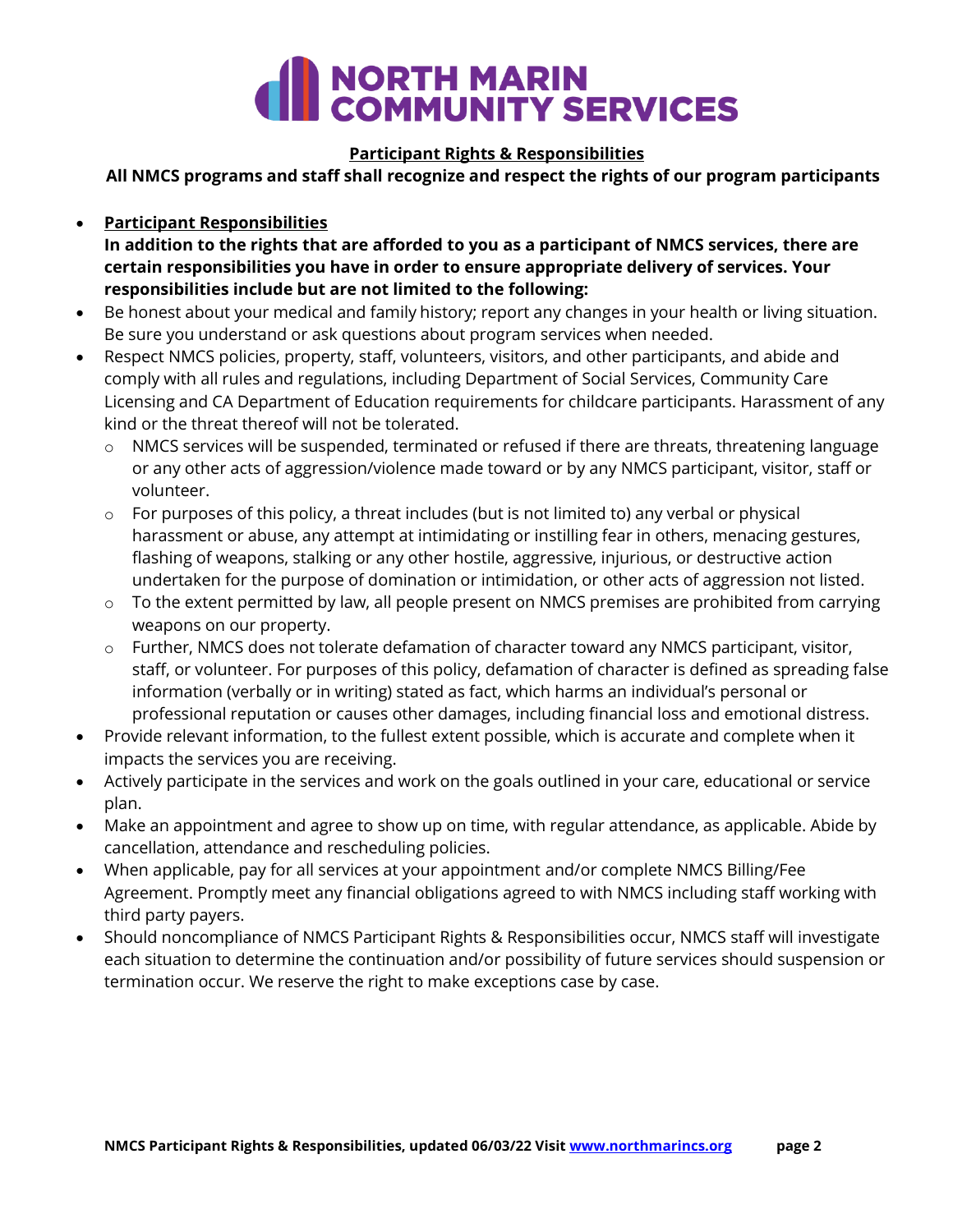# **COMMUNITY SERVICES**

#### **Participant Rights & Responsibilities**

#### **All NMCS programs and staff shall recognize and respect the rights of our program participants**

### **Confidentiality for Mental Health Services**

A basic right of every person is the right to confidentiality. Confidentiality is both an ethic and a law for those accessing mental health services which prevents disclosures about care received without expressed permission, except in medical emergencies, cases of suspected child or elder abuse, threat to the lives of self (suicidal) or others (homicidal); if there is disclosure of a sexual nature involving minors that meets the criteria for a report; upon the receipt of a court order; in the event of a valid medical emergency; and when there is a general concern for your safety or that of others. More detail is available in our Notice of Privacy Practices available at the time of intake or from your therapist. (HIPAA Privacy Rule, ORS 107.154, 179.505, 179.507, 192.515, 192.507, and 42 CFR Part 2 & 45 CFR Part 205.50).

**For Minors:** You may not need your parents' permission to access certain services if you are 12 years or older and seeking outpatient mental health, substance use services or reproductive health care. See

<http://teenhealthlaw.org/wpcontent/uploads/2019/08/2019CaMinorConsentConfChartFull.pdf> for more information. If you are under these ages, you must have parental consent to receive services. Services will be confidential unless releasing certain information is required by law. Talk with your therapist to understand the extent of your confidentiality.

### **Confidentiality for all NMCS Services**

All employees, volunteers, and applicable contractors of North Marin Community Services are "mandated reporters" who are required by law to report the following categories or types of abuse/neglect (known or suspected) to the appropriate law enforcement or social service agency: child abuse and neglect; elder and dependent adult abuse.

Certain NMCS staff also have a professional responsibility and have received specialized education and training to fulfill a role of ensuring safety when they have reason to believe that a person may be a danger to themselves or others, or may be gravely disabled, meaning that someone is no longer able to provide for their own food, clothing, or shelter because of a mental health disorder. Additionally, staff can (or must) break confidentiality, and take other appropriate actions, as warranted, in certain other situations, including if a child under 16 years old is the victim of a crime, and if ordered to do so by a court of law.

#### **Grievance Procedures**

NMCS strives to provide high-quality programs. There is always the potential that the care received by a participant may not be perceived by that person as fair or appropriate. All participants of NMCS will be free from retaliation for any complaints or grievances filed against NMCS staff or the agency itself. Complaints and grievances will be investigated and resolved within 30 days. Any concerns regarding services should first be expressed to the NMCS staff person you are working with. For any unresolved